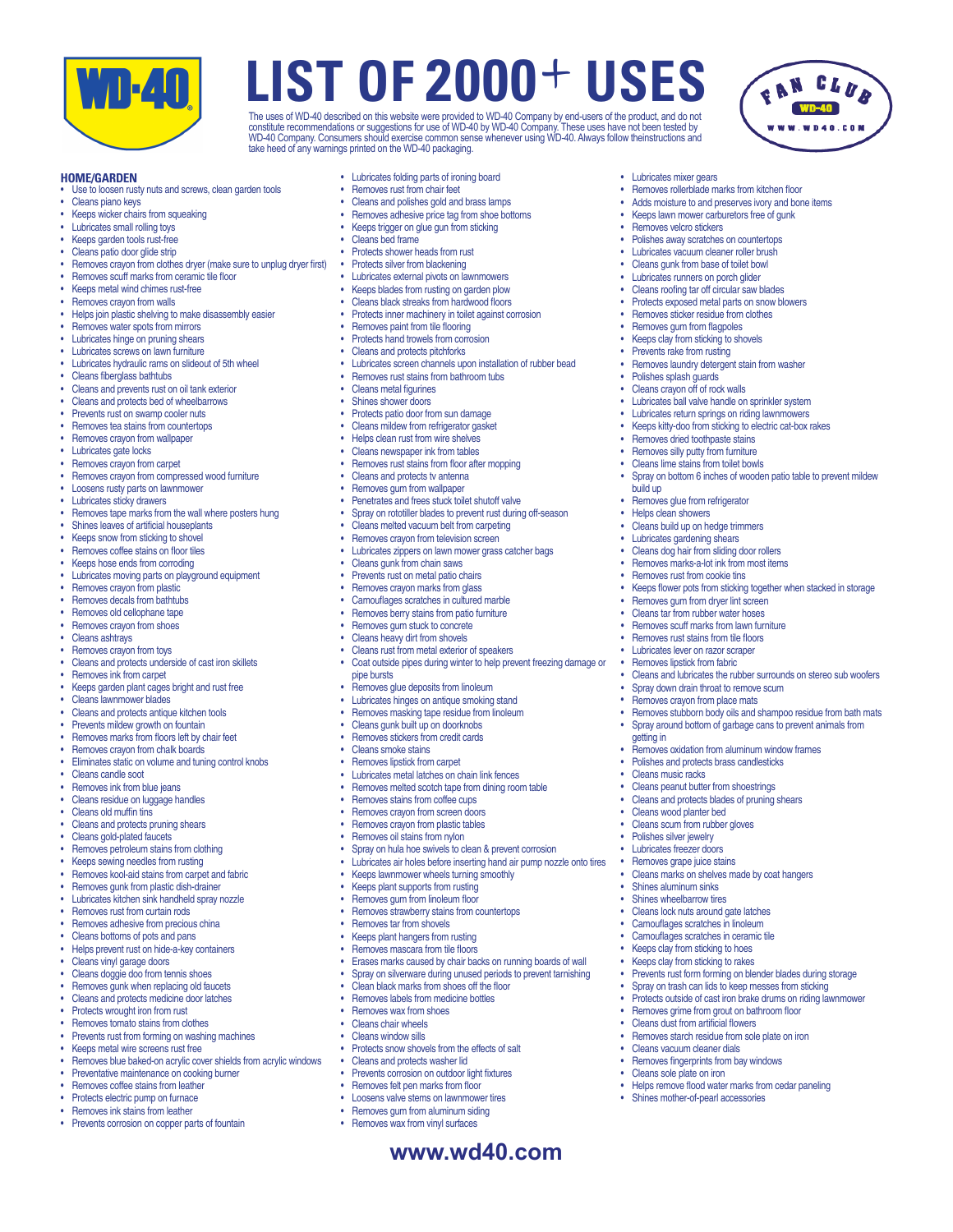

The uses of WD-40 described on this website were provided to WD-40 Company by end-users of the product, and do not<br>constitute recommendations or suggestions for use of WD-40 by WD-40 Company. These uses have not been teste take heed of any warnings printed on the WD-40 packaging.

• Helps reclaim rusted plumbing snake

• Lubricates recoil starter on snow blower • Loosens stuck bolts on mail boxes

• Lubricates propane tank hinges • Loosens stubborn curtain rod • Loosens rusted joints on tree loppers • Lubricates knobs on propane barbecues • Removes rust from and protects antique irons • Loosens rusted parts of antique farm dinner bell

• Stop squeaks on patio doors • Helps dismantle chandeliers

• Frees stuck Lego blocks

• Lubricates fans

• Lubricates baby swings • Lubricates handle • Lubricates luggage locks • Stops squeaks on baby cribs • Frees old drawer-type broiler when stuck • Lubricates ball bearings in chairs

• Shines mailboxes

vegetables • Lubricates crib wheels • Lubricates bird house hinges

• Lubricates runners of screens • Stop squeaks in metal rocking chair • Keeps refrigerator door gasket from sticking • Lubricate wheels on kitchen bake center

• Lubricates wheels of rolling book bags • Lubricates washer doors

• Unclogs shower heads • Lubricates rototiller blades • Stop squeaks on bathtub knobs • Removes plastic cement from tools

• Penetrates and loosens stuck screws on bathtub knobs

• Spray handles of garbage can to prevent rust and corrosion

• Lubricates noise dampening bearing on outdoor paddle fan

• Removes squeaks from humidifier unit attached to furnace • Keeps garbage disposal from seizing after periods of idleness

• Spray top of bird feeder to make squirrels slide off

• Prevents rust and discoloration on lids of jars of canned fruits and

• Coat door knobs prior to painting to keep paint from sticking

• Stops squeaks on web gear (listol belt) during army maneuvers

• Spray on plant holders to stop squeaks during wind • Lubricates hinge bearings on swing doors • Lubricates swiveling vanity mirror • Lubricate snap swivels on dog runs • Lubricates piano lid hinges

• Cleans and protects grandfather clock cables • Lubricates hinges on refrigerator door • Lubricates crib rails to prevent sticking • Stops squeaks on stove doors • Lubricates windsock swivels • Stops squeaks on baby gate lock

• Lubricates wheelbarrow wheels • Lubricates storage drawer at bottom of stove • Lubricates joints on stock panels

• Removes dried garbage from trash compactor wheels

• Lubricates gears on old phonographs • Loosens hard to open twist tops • Lubricates shoe buckles • Lubricates doggie doors • Lubricates roof ventilation turbines • Lubricates hamster play wheel • Keeps keys from rusting

• Helps loosen rusted parts on garden pinwheels • Helps loosen rusted toilet seat bolts • Lubricates metal joints on bed frames • Lubricates mouse trap machinery • Makes dead bolt locks work better

• Lubricates casters on antique desks

• Lubricates table leafs • Removes makeup from carpet • Lubricates pulley on sump pump

- Cleans oil burner parts
- Removes marking pen from glass objects
- Cleans outdoor electrical relay contacts
- Lubricates moving parts of vacuum motor
- Shines outdoor sculptures
- Helps remove caked-on dirt and grime from furniture rails
- Removes calcium deposits from dehumidifier
- Removes nail polish from hardwood floors
- Helps remove built up mineral deposits from freezer grid
- Removes caked-on food from bottom of cookie sheets
- Removes splattered grease on stove
- Cleans silver serving trays
- Cleans woks -- after cleaning
- Removes streaks from Formica
- Cleans blackened skillets -- after cleaning
- Helps keep wooden handles on garden tools from splintering
- Helps remove soap scum from bathroom cleaning materials
- Helps remove calcium deposits from bathtub drains
- Protects grout from mildew in outdoor shower
- Removes hardened wax from fiberglass showers
- Helps remove shoe polish stains from socks
- Cleans and protects fertilizer spreader after use
- Keeps ax blade from rusting
- Spray on bathroom mirror to keep it from fogging
- Lubricates shower door rollers
- Penetrates frozen mail box doors
- Prevents rust on patio furniture screws
- Lubricates locks on dog kennels
- Drives moisture from door sill plate
- Prevents rust on shut-off valve of main water source
- Lubricates springs on garbage can foot pedal
- Displaces moisture from submerged cellular phones
- Helps remove road salt from car locks
- Drives moisture from outdoor latches
- Drives moisture from moving parts of electric jewelry boxes after washing
- Drives moisture from home wiring
- Drives moisture from moving garden tools to help prevent corrosion
- Drives moisture from electrical contacts on weed eater
- Drives moisture from wheel bearings in shower door wheels
- Lubricates heat register vent levers
- Apply on medicine cabinet closure to prevent sticking
- Lubricates spray arm in dishwasher
- Lubricates sliding tracks on French doors
- Lubricates needles on knitting machine
- Unsticks painted radiator valves
- Lubricates can openers
- Lubricates patio door hydraulic self closing hinge
- Cleans clogged Inkjet nozzle
- Keeps garbage disposal from rusting
- Keeps gas shutoff valve from getting stuck
- Lubricates garden hose trigger nozzle
- Spray on glass objects that are stuck together to separate without
- breaking
- Unkinks gold chains
- Lubricates lock on chain securing propane tank to barbecue grill
- Lubricates antique cuckoo clock pendulum
- Lubricates stuck temperature regulators on refrigerators
- Penetrates stuck walking foot on sewing machines
- Spray on vacuum handle for easy assembly and disassembly
- Lubricates metal fasteners on corsets
- Lubricates French door lock
- Eases disassembly of hammock supports
- Lubricates hinges on metal filing boxes
- Lubricates rubber insulation around storm doors
- Penetrates stuck doorknobs for smooth operation
- Lubricates toilet handle linkage
- 
- Lubricates luggage zippers • Lubricates flag on mailboxes
- Removes rust from vacuum cleaners
- Lubricates microwave oven door
- Lubricates connectors on antique stove for easy assembly
- Lubricates wheels of homemade monorail systems
- Cleans food stuck in and around refrigerator
- Penetrates and loosens locking lever on windows
- Spray on shower doors to keep them from rusting
- Lubricates vacuum cleaner wheel joints and beater bar joints
- Lubricates steering mechanism on riding lawn mower
- Lubricates pullout handle on luggage
- Lubricates joints on stand mixers
- Lubricates latch mechanisms on snowplows
- Lubricates slide locks
- Penetrates and frees stuck mechanism inside power toothbrush handle
- Removes glue from carpet
- Spray on lamp arm for easy swivel
- Keeps VCR tapes from sticking in VCR's
- Lubricates blade spindle in bathroom fans
- Lubricates hinges on TV cabinet doors
- Prevents corrosion on valves under toilet
- Lubricates toaster slides
- Lubricates vertical blind swivel drivers
- Loosens plastic pump handle on weed killer sprayer
- 

• Helps unravel cleaning wands on vacuum cleaners • Lubricates hide-a-bed retracting mechanisms • Spray on lawn mower pull cord when stuck

• Breaks down silicone when coating a toilet or tub • Removes tree sap from tree snippers • Lubricates kitchen drawer sliding tracks • Lubricates runners on recliners

• Lubricates covering air vent on covering dryers

• Lubricates electric mixer beater receptors

• Cleans and protects weed wacker blades • Lubricates ballcock on toilet • Lubricates wheels on dishwasher rack • Lubricates drive pulley of lawnmower blades

• Removes triple track screens that are stuck

• Keeps curling iron from sticking to plastic crafts • Removes tile adhesive from new no-wax floor • Frees stuck buttons on electric stove • Frees stuck beater-release switch on mixers • Frees frozen parts on electric coffee grinder • Removes hardened wax from fiberglass tubs • Eases separation of bunk beds

• Removes rust from rollers on storage shed door • Helps to remove rusty nails from lawn furniture

• Removes mineral and rust buildup on water faucets

• Penetrates and loosens sticky knobs on adjustable chairs

• Helps to open lock boxes on home that have swollen from the heat • Lubricates gears on grill height adjuster handle on Barbecues

• Frees stuck intercom buttons on apartment security systems

**www.wd40.com**

- Keeps line from binding on string trimmer spools • Lubricates old-style double-sash windows
- Lubricates and protects air conditioner blades
- Lubricates cork screws

• Frees rusted hinges on fire alarm box • Cleans remote controls

• Lubricates antique waffle iron • Lubricates gears on icemaker • Lubricates folding metal stool • Lubricates kennel gates

• Unfreezes patio door locks

• Lubricates oven door hinges

• Loosens stuck light switches

• Loosens screws on toilet seats • Loosens rusted wheels on lawn spreader • Lubricates squeaky stove knobs • Lubricates arms on window awnings

• Removes rust from potbellied stoves • Keeps branch-cutting tools rust-free • Loosens rusted screws on outdoor barbecue

• Lubricates swivel rocker legs • Frees locking nut on lawn mower blade

• Lubricates rototiller axle

- 
- Cleans furnace nozzle • Stops squeaks in trash compactor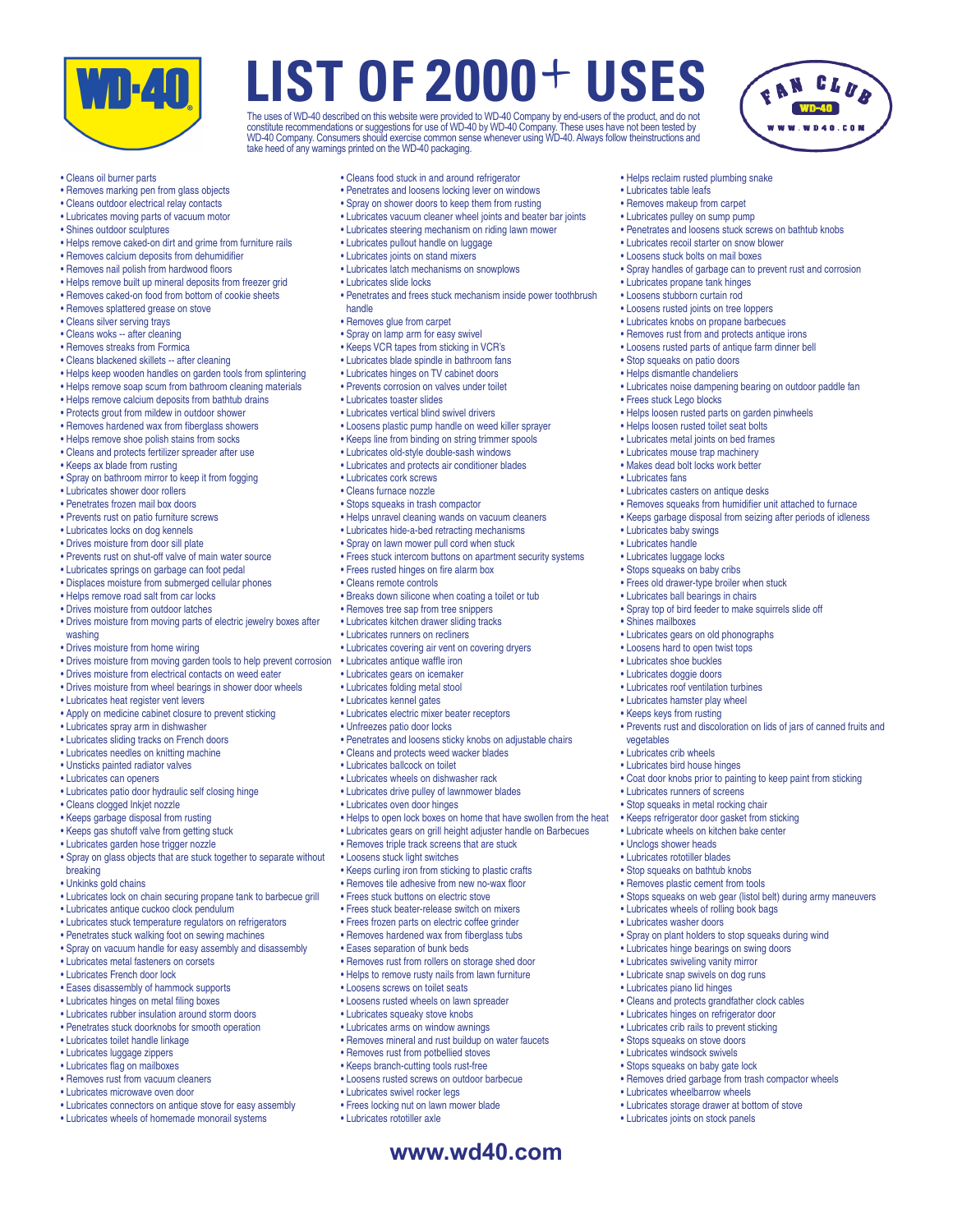

- Eliminates squeak from locks
- Lubricates wheels on rolling dressers
- Lubricates moving joints of futon
- Lubricates slide-out attic ladders
- Lubricates wheels on rolling Ping-Pong tables
- Stops squeaks on full-length swivel mirrors
- Lubricates bearings on TV table wheels
- Lubricates storm door piano hinges
- Lubricates clothesline retractor
- Lubricates lawn cart axles
- Shines black rubber baseplates
- Lubricates garden windmills
- Loosens latches on suitcase
- Lubricates squeaky weathervanes
- Lubricates curtain rods for better sliding
- Stops squeaks on rotating
- Lubricates cigarette case hinges
- Loosens rusted bolts on outdoor TV antenna
- Lubricates sewing machine handle
- Lubricates throttle cables on rototillers
- Removes ink from vinyl
- Lubricates lawn fertilizer spreader gears
- Lubricates and stops squeaks on folding animal cages
- Lubricates swiveling picture hangers
- Lubricates drive belt pulley bearings on lawnmower
- Lubricates piano bench hinges
- Lubricates TV stand swivel mechanism
- Stops squeaks on Tonka trucks
- Lubricates straight pins for easier sewing of heavy fabric (denim)
- Lubricates rotating spice racks
- Lubricates handle on ice cream makers
- Lubricates speed control cable on power mower
- Loosens crank arm on windows
- Lubricates hose winder
- Lubricates gears on Rotisserie barbecue
- Lubricates spin wheel on vertical blinds
- Lubricates wind-driven attic turbo vents
- Keeps zippers on outdoor umbrella covers from sticking
- Stops squeaks on swinging address signs
- Drives moisture away from pushbuttons that can become oxidized
- Loosens grime on toilet tank float shaft
- Lubricates plate holder hinges
- Lubricates air nozzle of balloon pump
- Lubricates spinning wheels
- Lubricates adjuster button on canes
- Lubricates baby buggy wheels
- Lubricates blade-agitator assemblies in food blenders
- Lubricates lawnmower throttle cables
- Lubricates rusted casters on rolling planters
- Lubricates sunshade joints
- Stops squeaks on noisy bathroom curtain hooks
- Helps keep swinging plant hooks from squeaking
- 
- Stops squeaks on noisy temperature control knobs • Spray sewing thread to prevent breakage
- 
- Spray on trees to prevent beavers from chewing on them
- Eases removal of brass fittings in toilet tank
- Spray in cracks between sidewalk and cinderblock wall to prevent weeds from growing in them
- Coat wire tomato plant cages to keep insects away
- Spray around flower beds gently to keep cats out
- Spray bottoms of storage containers to prevent sticking to shelves
- Gets hair color dye stains out of towels
- Removes rubber cement
- Use a full can for a nifty paperweight
- Spray old leather shoes and the leather will become soft and pliable
- Protects fertilizer distributors
- Removes crayon from sofas
- Removes melted plastic from toaster oven
- Pre-lubricates threads on wood screws
- Spray on videotapes to remove the label so you can re-label it
- Removes stickers from crystal
- Renews dried-up ink on adding machine ink rollers
- Spray on disposable razor blades to make them function longer

• Cleans marble windowsills

take heed of any warnings printed on the WD-40 packaging.

• Spray bottoms of chain-link fences that surround gardens to keep rabbits and rodents out

**LIST OF 2000** + **USES**

The uses of WD-40 described on this website were provided to WD-40 Company by end-users of the product, and do not<br>constitute recommendations or suggestions for use of WD-40 by WD-40 Company. These uses have not been teste

• Helps hone cylinder walls • Protects corrosion-sensitive areas of car • Prevents corrosion of spark plug cables

• Shines motorcycle finish

• Shines car tires

• Cleans rusty bolts

• Lubricates key holes

• Lubricates trunk latch

• Cleans white wall tires • Cleans buildup from wood trim • Removes asphalt from tools • Lubricates tire air knobs • Removes glue from leather • Lubricates valves on fire trucks • Cleans pigeon droppings from cars • Lubricates rusted fasteners • Protects most vinyl surfaces • Lubricates license plate bolts and screws • Tones down shine of polyurethane • Lubricates oil filter gasket • Keeps tire jack working smoothly • Cleans reusable air filter elements • Maintains dashboard

• Cleans marks from rubber surfaces

• Keeps brake levers clean on motorcycles • Removes greasy fingerprints from car interior

• Removes silly putty stuck on car seats

• Keeps car battery terminals clean • Cleans lock nuts around gate valves • Unsticks car door during cold weather • Lubricates car antenna

• Spray on snow chains to keep from rusting • Removes roof mastics from tools • Removes tree sap

• Helps remove stubborn rust from tow ball • Cleans and protects power antennas

• Removes melted crayon from upholstery

• Removes rust from side view mirror • Cleans grease from rubber hoses • Shines and protects bed liner • Cleans gunk from travel trailer siding • Lubricates sunroof crank

• Lubricates child safety seat buckles • Lubricates socket wrench • Cleans battery chargers • Lubricates door latch to gas cap • Displaces moisture from spark plug wires • Cleans and protects engine compartment • Keeps glove box lock working smoothly

• Cleans rust from car hood latch • Removes tar and grease from upholstery • Keeps trailer hitch receiver and insert looking new

• Buff out scuff marks on bumpers • Lubricates emergency brake cable

• Keeps RV slides rust free

drive vehicles

• Cleans PVC valves • Keeps windshield wipers rust-free

• Cleans and protects rubber boots of drive axles on front-wheel

• Coat truck bed before installing bed liner to make removal easier

• Keeps rubber door weather gaskets soft and pliable

• Cleans and protects rear view mirror balls and sockets

• Helps clean messes from crevices and holes in clunker van

• Keeps rubber particles from sticking to drag race car quarterpanels

• Removes sludge from outside engine block • Removes asphalt from trucks • Cleans grime from engines • Cleans and protects chrome on cars • Helps remove brake dust from wheels • Restores shine on classic cars • Keeps hitch locks rust-free • Cleans road oil from rocker panels • Cleans and protects aluminum rims

- Removes cement from metal
- 
- Spray on stepping stone molds before pouring to ease removal from mold
- Helps remove stubborn pieces of stuck floor padding under carpet
- Removes melted jelly beans from carpet
- Removes stubborn temporary tattoos
- Removes glue from paneling
- Cleans mastic off floor tiles
- Use full cans for bookends
- Removes streaks and marks from new slate while polishing
- Lubricates piano leg casters
- Removes gum from bed sheets
- Helps separate dual layer projection TV screen so that outer screen can be replaced without damaging the inner screen
- Helps hide scratches on glass dishes
- Helps remove ketchup stains from carpet
- Helps remove candle soot from glass containers
- Keeps garden ornaments in fountains and ponds rust-free
- Protects pool furniture for winter storage
- Preventative maintenance on Christmas decorations before storage

**www.wd40.com**

• Removes adhesive tape without damaging factory paint

- Protects storm window gaskets
- Keeps Christmas tree stand from rusting
- Drives moisture from bird bath heaters
- Helps shovel wet sticky snow
- Lubricates mechanical Christmas reindeer

• Lubricates screws in Christmas tree holder • Keeps snow from sticking to satellite dishes • Cleans rust off Santa's sleigh runners

• Revitalizes the color on faded vinyl shutters • Use the No-Mess Pen to un-stick telephone buttons • Cleans and polishes brushed aluminum face plates on old stereo

small, kitchen cabinet door hinges

receivers

working order

sewing machine

easier.

**CAR/TRUCK**

• Removes graffiti from latex fences

• Removes artificial snow from windows after holiday season

• Lubricates aluminum blind stoppers, to prevent blinds from sticking

• The No-Mess Pen is the perfect size to lubricate/stop squeaks on

• Cleans and shines bathroom formica tiles and fixtures fast • Lubricates the exhaust fan over the stove, keeping it in excellent

• Use the No-Mess Pen to lubricate the area under the hook of a

• Spray on sticky toilet paper rollers to make replacing a roll much

• Helps remove residue that remains after removing calcification

• Coat blender blades weekly to prevent corrosion

(caused by mineral water) from ceramic pots • Lubricates threads on (table) umbrella poles

• Lubricates manifold heat control valve • Helps clean sidewalls on tires • Removes tar from chassis

• Removes decals from windows and bumper • Removes insects from front grill • Cleans motorcycle chains • Removes grease from clothing

• Lubricates double glazing mechanisms on window locks • Lubricate raising mechanisms for Purple Martin (bird) Houses. • Use the No-Mess Pen to get Christmas tree sap off ornaments. • Unsticks gummed-up buttons on an air conditioner • Cleans the exterior doors of wood pellet stoves

• Lubricates movable parts on Christmas presents • Lubricates barbecue wheel casters • Keeps snow from sticking to patio door • Lubricates limbs of artificial Christmas trees • Cleans stains from Christmas tree holders • Cleans sand from patio door runners • Helps remove stuck decorations at Christmas time • Lubricates auger blades and discharge chute of snow blower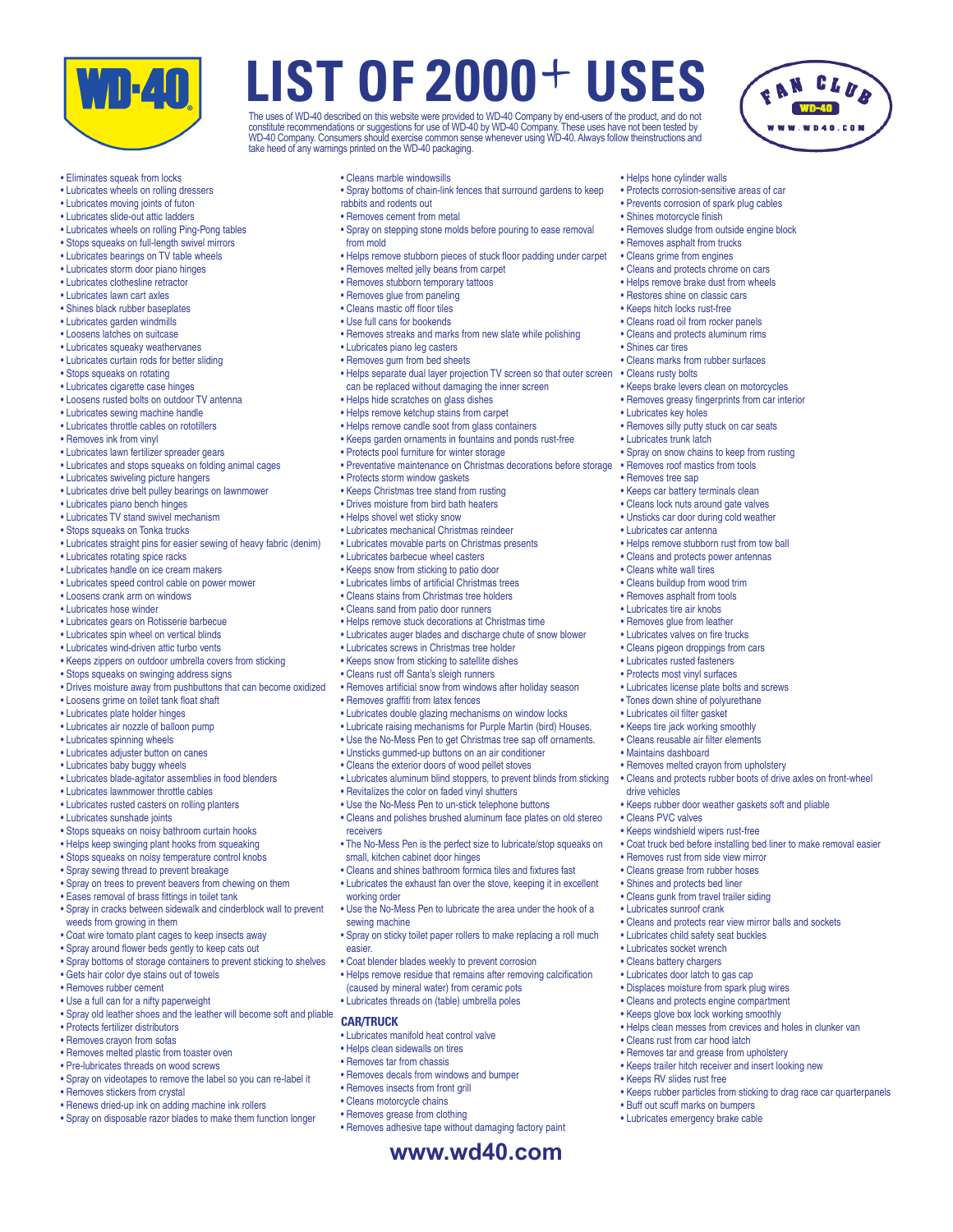

The uses of WD-40 described on this website were provided to WD-40 Company by end-users of the product, and do not<br>constitute recommendations or suggestions for use of WD-40 by WD-40 Company. These uses have not been teste take heed of any warnings printed on the WD-40 packaging.

> • Lubricates windshield wiper linkage • Stops squeaks on clutch pedals

• Loosens stuck butterfly valves • Unfreezes car doors

engines • Lubricates ball joints • Lubricates rear shock absorbers

threading

autos

firewalls

prevent rust

retaining nut

crack and dry out

• Cleans Plexiglas

without making a mess **ON THE JOB**

• Cleans engraving machines • Lubricates cargo straps on semi trucks • Lubricates chain on scrubber machines • Protects powder coated metal • Protects swing chains from rusting

• Cleans magazines for an AK-47 • Cleans window caulking • Cleans and protects forklifts from rust • Lubricates adjusting mechanisms on office chairs

• Lubricates wood screws for easier installation

• Penetrates to help open stuck paint can lids • Removes adhesives from sewing machines • Reconditions brass tips on crop field sprayer nozzles • Spray on metal stencils before painting to ease removal of dried

• Protects steel doctor blades on flexographic printing presses • Protects metal water meters from rust and corrosion

• Cleans and lubricates automatic poultry feeders • Coat dental instruments before putting in autoclave to prevent

• Lubricates elevator cables • Cleans overhead projectors • Lubricates lead snippers

• Shines vinyl on jukeboxes

excessive oxidation • Cleans gunk from pricing guns • Lubricates stuck washers

paint

ance

• Dissolves grease

• Keeps heim joints free on race cars • Keeps winch cable lubricated and clean • Lubricates stainless steel hood latches • Lubricates convertible top gears • Lubricates scooter lift • Lubricates torsion bars

• Drives moisture from flooded engine

• Removes excess wax from rubber bumpers • Keeps asphalt from sticking to dump truck bed • Lubricates bearings in wheels on boat trailer

• Removes paint rub from another vehicle • Cleans and protects windshield wiper blades • Helps to insert cables into cable looms

• Lubricates wire being pulled through a conduit • Lubricates hydraulic tailgate lifts • Lubricates automatic side view mirrors • Eliminates squeak from fan belt

• Lubricates pneumatic door lifters on station wagons

• Spray on rubber intake air ducts to ease installation of fuel injected

CLUB

• Spray on aluminum cylinder heads to prevent galling and cross

• Removes a Boa Constrictor stuck in engine compartment of cars

• Lubricates control arm bushings on front or rear suspensions of

• When disassembling a race car engine for the off-season, spray the parts down and wrap in plastic wrap to keep well-oiled and

• Lubricates the plastic connection of an automobile headlamp

• Removes wax from flat black car paint to remove "cloudy" appear-

• Spray on windshield wipers in the early summer so the blades don't

• Use the No-Mess Pen to lubricate hinges on windshield wipers

• Lubricates rubber wiring grommets to ease installation into fenders/



- Helps remove skid marks from cement
- Lubricates go-cart gears
- Gets gunk off steering wheel
- Removes road debris from license plate
- Removes cell phone antenna glue from glass
- Eases assembly of vinyl fencing
- Cleans gummy buildup from steering wheels
- Helps remove protective coverings from new cars
- Removes melted gum from dashboards
- Helps remove vinyl bed-liners
- Removes scuff marks from cars caused by shopping carts
- Displaces moisture from car wiring
- Spray on suspension gaskets to resist deterioration
- Cleans salt-impregnated ice from the soles of my Doctor Marten's boots
- Spray on a rag and wipe steering wheel and gearshift knobs to keep them grease-free and grip-able
- Lubricates rubber bushing
- Cleans gunk from electrical contacts
- Removes carbon residue from spark plugs
- Cleans bugs from rooftop cellular antenna
- Removes gum from floor mats
- Removes grime from cellular antenna to improve reception
- Cleans pin striping tape from car
- Cleans ignition wires
- Frees rusted glove compartment door
- Removes gum from floor boards
- Lubricates linkages on emergency brake release
- Cleans gum from door sills
- Removes crayon from dashboard
- Cleans sand from door joints
- Cleans spare tire mount under pickup bed
- Removes gum stuck in door locks
- Use on swamp cooler to prevent burnout or seizing
- Spray tachometer cables to ensure accurate readings
- Lubricates knobs on air conditioners
- Cleans gunk off snow chains
- Removes melted rubber from exhaust pipes
- Lubricates well crank handle
- Removes crayon from vinyl surfaces
- Removes debris stuck on floor mats
- Prevents oxidation on battery connections
- Removes pine tar from truck bed covers
- Maintains interior
- Spray on a rag and wipe window handles to keep them grease-free and grip-able
- Removes leftover adhesive residue from tape that holds camper shells to vehicles
- Removes road film from brake cables
- Protects cast iron brake rotors when storing vehicle
- Prevents rust on outside of door panels
- Drives moisture out of trunk locks
- Fogs interior of vintage motorcycle mufflers during winter storage
- Keeps car locks from freezing during winter
- Helps protect rubber trunk molding
- 
- Prevents spray nozzles for windshield washers from freezing
- Drives moisture from DC auto batteries
- Drives moisture from electrical wiring in cars
- Protects electrical connections in car/truck engines
- Drives moisture from front struts
- Drives moisture from convertible top hinges
- Lubricates seat belt buckles
- Lubricates ashtray for easy sliding
- Lubricates 4-wheel-drive hubs to ease locking procedure
- Prevents noise on car window tracks
- Frees up sticking carburetor linkage
- Loosens slack adjuster locks
- Prevents antenna from freezing during winter
- Removes dog slobber from dash and seats in vehicle
- Cleans dirt from door latches
- Spray brake button under brake petal to loosen sticky brake lights
- Helps remove broken keys from locks
- Lubricates gears on hand-rolling car windows
- Keeps truck bed anchors rust free
- Lubricates convertible top zippers
- Lubricates automatic seat belt tracks
- Lubricates and cleans check-valves in pop-up headlights
- Lubricates trailer support cranks
- Penetrates stuck brake bleeder valves
- Lubricates car ignition
- Removes grit from windshield wipers
- Lubricates hood release cable
- Lubricates choke linkage
- Keeps cable on spare tire rack from seizing
- Cleans and protects brake shoe mechanisms
- Lubricates speedometer cables
- Lubricates locks on vehicle bike racks
- Penetrates stuck car hoods
- Cleans gunk from pistons
- Lubricates gas cap locks and levers
- Keeps air horn celluloid from sticking
- Lubricates swiveling chairs in minivans
- Frees sticky remote control mirror mechanism
- Lubricates air nozzle caps on tires
- Unsticks electric seats in vehicles
- Keeps pop-up auto lights operating smoothly
- Helps remove window tint
- Lubricates hydraulic lifts on truck bed cover

• Lubricates zippers on zip-up car windows

• Lubricates hand-operated window cranks

• Keeps transmission linkages operating smoothly

• Helps free stuck battery cables from terminals • Eases removal of pinion shafts on old pistons

• Eases removal of stuck spark plugs from engine

• Spray battery bolts prior to installation for easy removal • Loosens rusted oxygen sensor in car exhaust pipe

• Eases installation of rubber exhaust hangers on exhaust systems

• Stops squeaks caused by brake cable rubbing against chassis

• Spray on trailer hitch to prevent squeaks while towing • Quiets squeaks on automatic sliding seat belts • Stops squeaks on steering wheels • Lubricates fuel line remote opener

• Protects rubber gasket around the sunroof

• Helps remove wire rim wheels that are rusted to axle

**www.wd40.com**

• Spray inside radiator or fuel lines to slide them on easier during

• Penetrates stuck radiator handle • Cleans dead insects from radiators

• Cleans cup holders

• Lubricates choke levers

• Frees stuck fuel door cable • Cleans and protects seat belt buckles

• Lubricates rusted oil pan plug

• Restores vintage door locks

• Penetrates stuck fog light nuts

• Stops squeaks on car doors • Lubricates car door hinges • Lubricates motorcycle chains • Lubricates drive chain on motorcycles • Lubricates throttle linkage

• Lubricates auto hood latch • Stops squeaks on tail pipe hangers • Stops belt noise on automobiles • Removes squeak from brake pedal • Lubricates sun visors • Stops squeak in alternator pulley • Stops squeaking on windshield wipers • Spray aging rubber grommets to eliminate squeaks • Lubricates mounting bracket for alternator

• Lubricates cipher locks • Removes wax from motor

installation

• Stops squeaks in car strut mounts • Prevents rust on inside of door panels • Prevents rust on side trim

• Helps remove hand prints from truck bodies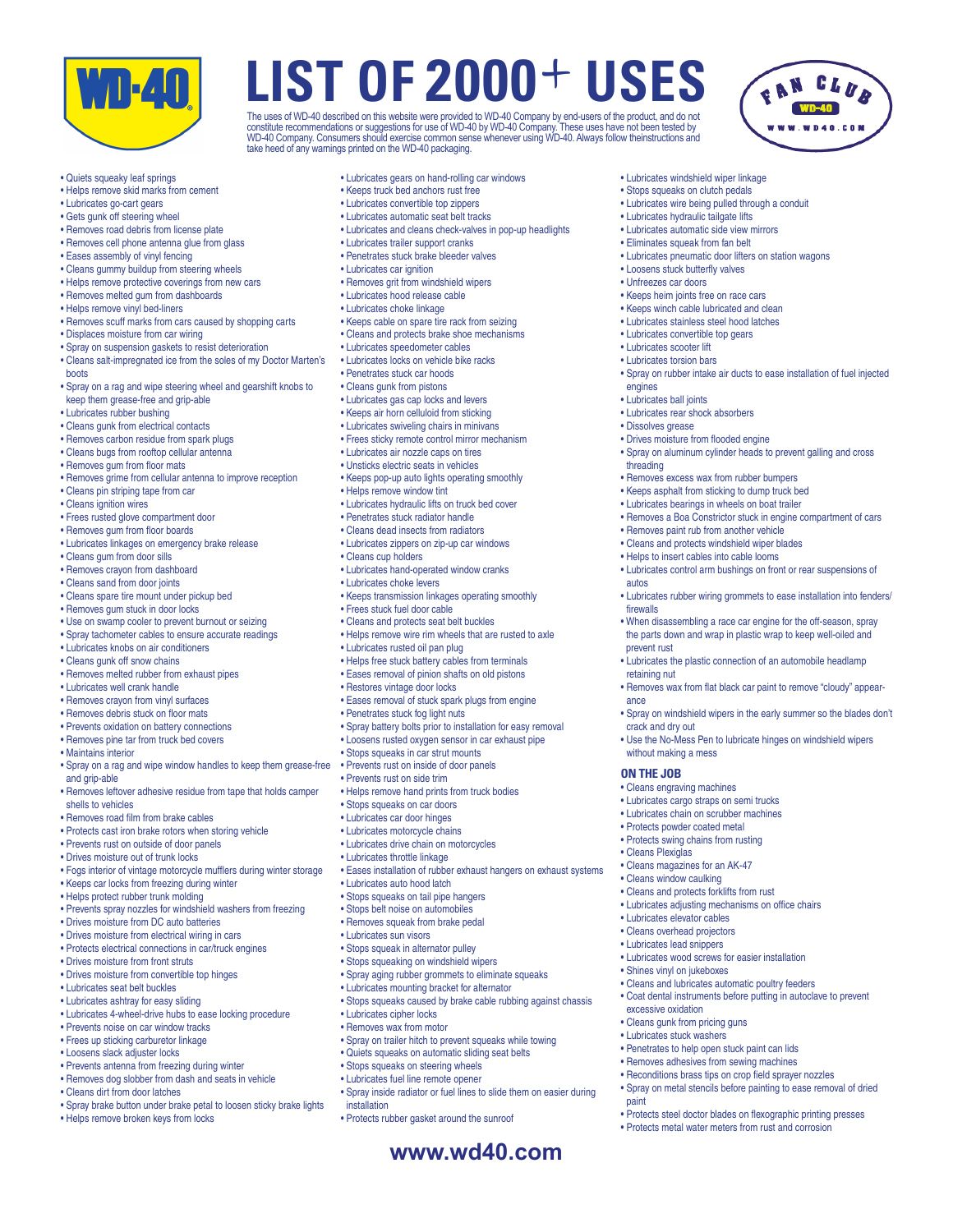

The uses of WD-40 described on this website were provided to WD-40 Company by end-users of the product, and do not<br>constitute recommendations or suggestions for use of WD-40 by WD-40 Company. These uses have not been teste take heed of any warnings printed on the WD-40 packaging.

> • Drives moisture from spark plugs on tanks • Displaces moisture from electrical conduits • Waterproofs chimney cleaning tools • Drives gunk from bearings seized by fertilizer

• Cleans printer toner from unwanted places • Lubricates swivels on 35-ton grove crane • Lubricates vending machine locks

• Loosens screws in watch bands to enable link removal • Removes rust from shower chair wheels • Penetrates levers on office chair for easy adjustments

• Lubricates large mixing bowls in commercial mixers • Cleans gum from parking meter coin slot

• Lubricates stuck screws on overhead projectors • Lubricates sticky brakes on a Genie lift • Lubricates meat slicer knob

• Lubricates curtain tracks in hospital rooms • Keeps prison cell doors from squeaking • Lubricates power actuated guns • Lubricates computer cart wheels • Lubricates paper cutter blades • Lubricates airless paint guns • Lubricates gurneys

• Loosens pulleys on cable-operated bulldozers

• Lubricates swinging leg rests on wheel chairs

• Lubricates drive system of dollar bill changers

• Stops squeak of calculator tape register • Lubricates sliding battery covers for easy removal • Lubricates gear trains on servo motors • Lubricates tills on cash registers • Lubricates tilt mechanism on swivel chair • Lubricates arm of post-office letter sorter • Lubricates squeaky fare box levers on city buses • Lubricates boxcar doors on rail cars • Lubricates draw heads on railroad boxcars • Frees up mechanisms in ergo chairs • Lubricates gas chromatography motors

• Loosens tooling on tablet making machine • Lubricates rear door of trailers • Rehydrates paintbrush bristles

• Lubricates flapper in vent shield on gas meter • Lubricates cogs on rollers of x-ray film processing machine • Lubricates sticky mechanisms on old typewriters • Lubricates and protects electric stapler

• Removes duct tape residue from work boots • Lubricates locking mechanisms on video drop slots

• Lubricates gears on light bars on police cars to keep lights spinning

• Frees stuck escape slides located at bottom of entry doors on

• Lubricates tomato slicer handle

• Lubricates dumpster wheels • Lubricates closet door hinges

• Lubricates date stamps

• Lubricates jack gears • Eases removal of solidified spitballs • Helps remove reflector tape from life jackets

freely

planes

• Lubricates Mayo stands for smooth up and down movement during

• Frees up extendable paint roller poles that get clogged with paint

• Frees up stuck keys on organ • Use as a tapping lubricant

• Lubricates gears on smokers • Frees stuck lock on lock boxes • Helps remove rusted

• Frees stuck conveyor belt rollers • Lubricates overhead projector cart wheels • Lubricates micrometers on precision tools

• Frees stuck tin snips

surgery • Lubricates nail guns • Lubricates rivet gun mechanisms • Lubricates bulk loading caulking gun • Lubricates rings on ring binders • Lubricates router collets

- Lubricates gears on paper shredder
- Prevents corrosion on helicopter blades
- Removes stickers from guitars
- Cleans dirty power cords
- Removes boot marks from deck of navy boat
- Cleans and lubricates commercial coin rollers/counters
- Prevents corrosion on connectors used to install TV antennas and satellite dishes
- Removes liquid nails from hands
- Cleans stainless steel ashtrays
- PMCS (Preventative Maintenance Checks and Service) of military issued weapons like the M16A2 rifle
- Cleans rust on conveyors
- Cleans stickers off postal mail sorting equipment belt rollers
- Cleans hydraulic tips on quick connectors on tractors
- Lubricates pencil sharpener gears
- Lubricates safe rollers
- Spray on hands before using heavy adhesives to prevent sticking
- Lubricates nails to ease disassembly of pallets
- Cleans bed pans
- Helps protect sluice boxes
- Helps remove rust from calipers
- Removes rubber cement from clothing
- Lubricates mechanical pens and pencils
- Cleans and protects sewer cleaning cables
- Frees up hot tar pipes
- Removes paint from windows
- Spray on the inside of Victaulic pipe clamps for easier application of anti seize
- Removes crayon from Formica
- Removes tape marks from dry erase boards
- Cleans and protects the plates of injection molding machines on windshield washer nozzles
- Cleans gunk and compressor oil off pistons in solenoids
- Remove tape from office furniture
- Lubricates transcription machines
- Cleans and shines magnetic tape
- Cleans gunk from phone buttons
- Cleans and protects manicuring implements at beauty shop
- Removes grime from book covers
- Cleans adhesive tape residues on audio/visual cables
- Cleans gum from chicken feathers
- Removes crater grease from rail lines
- 
- Eases replacement of couplings in a garden hose or rubber hose
- Cleans grease pencil from ceramic tile
- Protects vintage steam equipment on paddlewheel steam boats
- Improves cutting time for drill bits
- Prevents corrosion of underwater connectors on Remote Operated Vehicle (ROV)
- Removes transparent tape from x-ray machines
- Cleans hoof trimmers
- Coat transmission gears after etching to prevent rust
- Cleans ballast oil off tile floors
- Removes fingerprints from glossy covers of magazines and book covers
- Removes permanent marker from dry erase boards
- Prevents surface rust on stainless steel laundry coin boxes
- 
- Keeps construction lifts clean from stucco job
- Removes scuff marks from luggage
- Protects metal bars on glockenspiels
- Cleans blades on box cutters
- Cleans pushbutton switches on hand controls for patients' hospital beds
- Removes rust from metal table legs
- Cleans cell phones
- Lubricates fence stays
- Lubricates tuning mechanisms on graphic equalizers
- Removes dried caulking from hands
- Lubricates foot feeder on tractor
- Protects coaxial fittings on modem
- Prevents rust on chipper/shredder rollers
- Helps remove hands from stuck pipe
- Removes asphalt from overshoes
- Cleans salt-impregnated ice from the soles of my work boots
- Coolant and polishing agent in a grinding operation
- Cleans cell phone battery connections
- Cleans ax blades
- Lubricates vice
- Lubricates barn door locks
- Cleans tape and glue left from microscope stand and equipment
- Prevents corrosion on console panel switches
- Cleans and protects wire mesh black bay boxes
- Cleans and protects jet compressor blades
- Helps clean bilge areas
- Protects motors coupled to pumps to prevent faulty packing glands
- Cleans and protects on-board machine and hand tools
- Cleans and protects porthole dogs
- Cleans and protects radar gear
- Cleans and protects Automatic weapons
- Cleans and protects cables and connectors
- Cleans and protects tracks on tracked vehicles
- Cleans and protects blower fans
- Cleans and protects control panel boards
- Cleans and protects gun carriages
- Cleans and protects gun linkages
- Cleans and protects cargo release systems
- Cleans and protects gauges
- Cleans and protects heavy-duty cutting heads
- Cleans and protects reamers
- Prevents corrosion on stored drill bits

• Prevents corrosion on wing interior • Protects helicopter M/R blades from rust • Cleans Thermo King refrigeration units • Cleans and protects forklift brake hardware

• Cleans milking machine pulsator

• Cleans shoe repair equipment

• Cleans hoof trimming chute • Prevents rust on jewelry forging blocks • Keeps taping knives from rusting • Removes rust from old keys • Keeps circumference rulers from rusting • Lubricates hinge swivels on exhaust fans

• Protects drywall tools • Lubricates tape measures • Drives moisture out of shovel handles

away in the rain

carpet used in cleaning

• Cleans welding dust • Cleans Hemming dies

- Protects against corrosion in retractable wheel wells
- Protects against corrosion on high tension circuits

• Cleans sealing equipment in GM assembly plant • Filters dust when sprayed on AC filter

• Cleans lock cylinder pins and plugs when re-keying lock • Provides protective coating for Teflon heating strips

• Cleans and protects moving parts of old printing presses • Helps clean oxidization from bronze grave markers • Helps keep exposed nail heads from rusting • Spray in a box of nails to keep them fresh and rust-free • Spray on electrical panel boxes to drive out moisture

• Helps keeps paint on farm machinery shiny and free from cracks

• Lubricates inside of orthopedic shoes for easy removal of cast/mold • Spray chalk lines drawn on asphalt to keep them from washing

• Prevents moisture damage on cable TV field strength meters • Drives moisture from seismic cable connectors

• Helps maintain waterproof seal in telephone splice cases

• Spray on main valve for pond pumps to check for a tight seal • Drive moisture from bottom of leaky coffee pot • Drives moisture from helicopter quadrants • Drives moisture from radar gear • Drives moisture from precision tools • Drives moisture from heavy-duty drills • Drives moisture from ignition coils • Drives moisture from ignition distributors

• Drives moisture out of electric generators

• Lubricates high-performance positive-displacement vacuum pump

**www.wd40.com**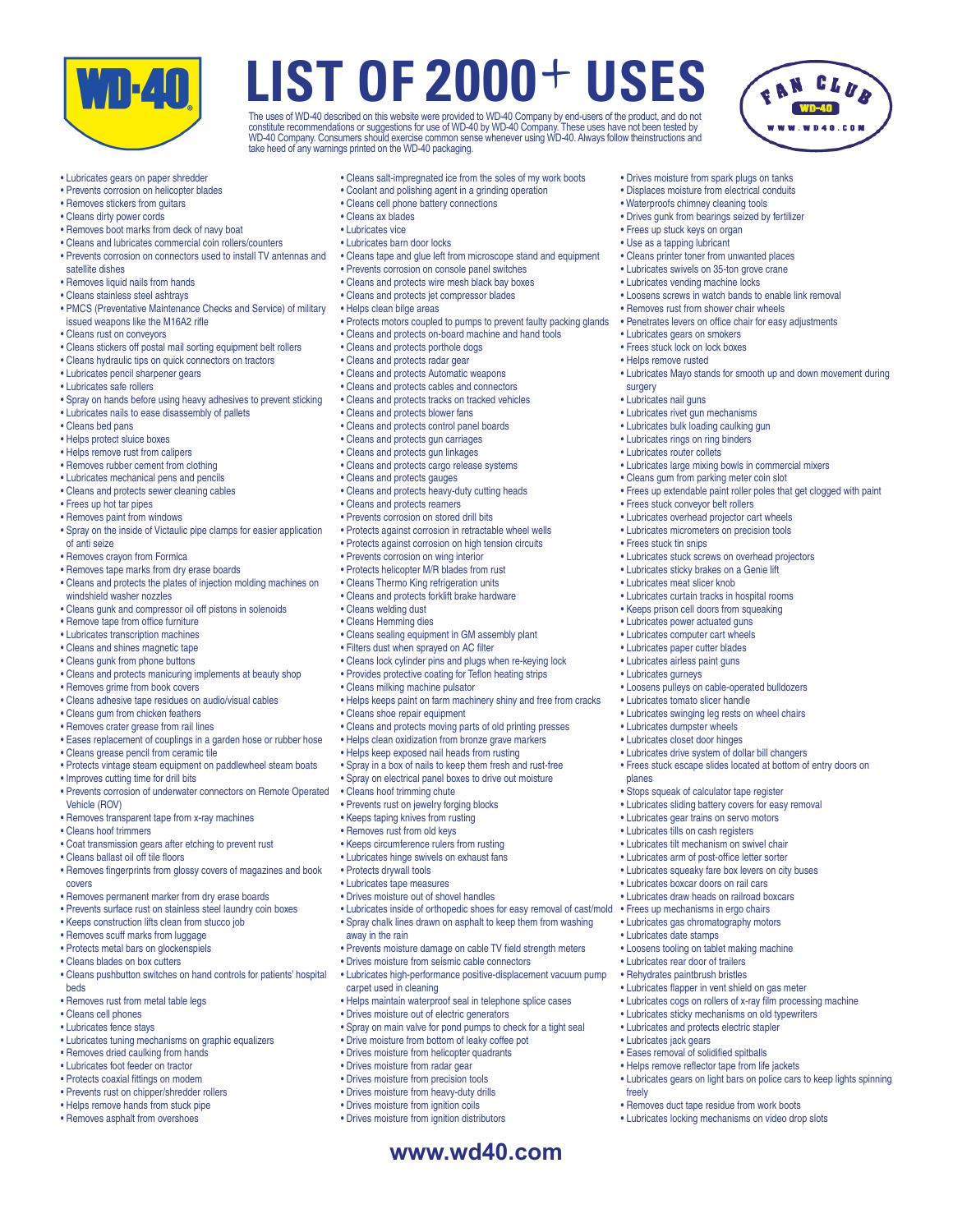

The uses of WD-40 described on this website were provided to WD-40 Company by end-users of the product, and do not<br>constitute recommendations or suggestions for use of WD-40 by WD-40 Company. These uses have not been teste take heed of any warnings printed on the WD-40 packaging.



• Lubricates wheel housings on ships • Lubricates control pulleys • Lubricates turnbuckles • Lubricates gyro compasses • Lubricates gun table rollers • Lubricates track adjusting screws • Lubricates tank ignition system • Lubricates precision gun fittings • Lubricates heavy-duty machine screws • Lubricates galley latches • Lubricates outflow valves • Lubricates recline hydro locks in seats • Lubricates recline hydro locks in pilot seat tracks • Lubricates hell hole micro switches • Lubricates hell hole roller switches

• Eases assembly of intricate devices when light oil is needed • Lubricates jet engines to ease overhaul and disassembly • Stops squeaks on gears of hydraulic chairs • Lubricates O-rings prior to assembly • Lubricates fan in motor on window A/C • Quiets squeaky roof ventilator hinges • Lubricates lock cylinders during repair • Lubricates lock shafts to check for bad bearings • Lubricates during lathe turning operations • Lubricates precision grinding saws • Lubricates pneumatic cylinders • Lubricates pneumatic clutch • Lubricates pneumatic starters • Lubricates head stops on litho presses • Lubricates side guides on litho presses • Lubricates pressure hose on gold dredge • Lubricates pressure hose on silver dredge • Lubricates rolodex bearings • Lubricates pin-setters in bowling alleys

• Eases removal of old ID stickers from computer cases • Eases removal of concrete grout from test cubes

• Spray copper wire before applying rubber insulation with glue to

• Removes glue from copper foil during stained glass production

• Removes evidence tape glue from evidence tape after evidence

• Spray on sewer vent cover to keep it from freezing shut

• Keeps tape from sticking to drywall tools

• Keeps lock down plate clean on oil wells • Lubricates aluminum extrusion when cutting for length • Contractors use bottom of can to draw perfect circles while in the

• Helps hide scratches on plastic safety goggles • Use as a parting agent between a surface and a sealant • Lubricates automatic envelope making machine

• Cleans and shines the exterior of stainless steel

field. Use cap for smaller circles • Removes crayon from ceramic items • Removes surgical tape from hospital bed rails • Removes hydraulic fluid from Lear jets

• Cleans concrete from shovels • Reconditions rollers in fax machines • Removes ink from rollers in printing press • Works well for dissolving thread lock compound • Spray on seat coverings when fitting seat frames for

easy application

has been processed

frozen yogurt machines • Helps detect cracks in welds • Hides small scratches on woodwork • Removes stiffness from dried out leather gloves • Spray on paint before scraping to make paint come off easier • Spray in rubber over-booties to make putting them on easier

• Removes rust from stainless steel vault doors • Keeps adhesive from building up on face cut dies

used in construction

• Lubricates desk locks • Serves as cutting oil

• Cleans plastic desk protectors • Hides scratches on metal elevator doors

allow lines to slide easier

- Lubricates bearings of radar antenna on lobster boats
- Lubricates handle of heavy-duty ingredient mixers
- Lubricates locks on money boxes on gaming tables (21)
- Keeps knobs on heart monitor defibrillators clean
- Lubricates battery handles on laryngoscopes
- Lubricates lift arms on fork lifts
- Lubricates gripper bar on printing presses to allow sheets to release properly
- Removes gunk from cooler doors
- Lubricates file cabinet hardware
- Loosens stuck buttons on calculators
- Frees stuck lugnuts on semi trucks
- Frees stuck motor shafts
- 
- Removes deposit buildup on sand belts
- Lubricates C Clamps on stage lighting instruments
- Lubricates dolly wheels
- Loosens and penetrates rusted or stuck plumbing joints
- Lubricates antenna parts on tall broadcast towers
- Loosens stuck joints on rusted light trees
- Lubricates tractor shredders
- Lubricates gears on pool pump filter systems
- Loosens frozen infuser pumps from poles in hospitals
- Lubricates brake levers on wheelchairs
- Frees up rusted circulator bolts on hot water heating systems
- Lubricates ice chest locks
- Removes copper water line stains from bathroom fixtures
- Loosens rusty hinges on mail carts
- Lubricates toilet paper rollers
- Helps remove a chair base from a press fit hydraulic cylinder • Loosens valve bolts on tiller units
- Helps remove keyed-shaft impellers from rusted and/or calcified
- stub shafts on electric motors used for swimming pool pumps • Loosens rusted bolts on radio antenna clamps
- Penetrates stuck bolts on cultivator shovels
- Loosens stuck locks on parking meters
- Looses up the crank on old hospital stretchers
- Loosens drive chains on hay balers
- Loosens rusted monkey fists on boat
- Loosens knobs on adjustable drafting table
- Lubricates kiln lid hinges
- Loosens interior plumbing device that controls bath drain plug
- Prevents rust on ship seam areas
- Loosens rusted screws on board ships
- Cleans and protects areas affected by bi-metal conditions and disassembly of machinery
- Prevents rust on outdoor air conditioners
- Prevents rust on guns used in the field
- Prevents rust on testing bars
- Prevents rust on portable electric equipment
- Prevents corrosion on field weapons
- Prevents rust on seam areas on wings
- Loosens rusted blower motor from blower wheel
- 
- Helps dissolve rust from corn sheller
- Helps dissolve rust from apple bagging machines
- Helps dissolve rust from pruning shears
- Helps dissolve rust from fork lift parts
- Helps dissolve rust from hog equipment
- Loosens threaded joint on water pumps
- Helps remove rust from pistons of steam engine
- Lubricates metal before running through a roll-former
- Lubricates spring-loaded office chairs
- 
- Quiets noisy turbine ventilators
- Keeps office chair wheels rolling smoothly
- Lubricates parts of mechanic rocking chairs
- Stops squeaks on stilts
- Lubricates tuning mechanism on scanners
- Lubricates swing arm lamps
- Lubricates hydraulic barber chairs
- Lubricates pool pump motor belt
- Prevents rust on floor sanding machines
- Lubricates bass drum and high hat pedals
- Lubricates hanging IV pole stand wheels
- Lubricates stuck vending machine knobs
- Use as cutting fluid when drilling copper
- Lubricates spinning magazine racks
- Cleans and lubricates the trigger of gas pumps
- Lubricates primacord and the port plugs on perforating guns
- Removes squeak from dental chairs
- Relieves squeaks on crystallographic grease machine
- Stops squeaks on papercutters
- Spray rubber gasket for easy installation of window glass
- Stops squeaks on metal library book carts
- Lubricates steering linkages on tractor
- Stop squeaks caused by new leather work boots
- Use on chair fittings to reduce noise
- Lubricates and cleans tension idlers on theater rigging system
- Lubricates fiber optic cable when routing through narrow ducts
- Loosens joints of costume
- Lubricates hospital sterilizer doors
- Stops the squeaky noise from x-ray film cartridges
- Dissolves butyl caulk

interface box

• Lubricates power injecting device strung from the ceiling in Cardiac Catheterization Lab

**www.wd40.com**

- Protects gun parts when being stored
- Protects plumbing "runner" ropes from being burned by molten lead
- Lubricates crank mechanism on pencil sharpener

• Lubricates worm gears in chicken house on poultry farm

• Drives moisture from telephone wire connections in network

• Lubricates landscaping spikes to make it easier to drive into

• Spray stereo wires to keep them from sticking when running

• Lubricates spool valve handles on boat hydraulic systems

• Lubricates rollers on metal cash register drawers

• Lubricates moveable parts of snow plow harnesses • Lubricates rotorhead of helicopters to stop elastomeric dampers

• Conditions synthetic rubber to make slicing easier • Lubricates gears on meat grinder-sausage maker

- Lubricates wheels of pallet jack • Lubricates barn door runners
- Protects DJ components from rusting

• Lubricates rollers on copper tubing cutter

• Lubricates rotating coffee shop chairs • Quiets squeaky speaker stands

• Cleans and protects bayonets • Lubricates cash drawer locks • Lubricates hinges on skunk racing box • Lubricates bone joints of skeletons in laboratories

• Lubricates tractor throttle cables • Spray pegs in peg board for easy adjustment • Lubricates casters on Rubbermaid utility carts • Lubricates chain-link conveyor belt in pizza ovens • Lubricate hose barbs for easy insertion into new

• Lubricates axle on rotating shoe polisher

• Lubricate guide rollers on digger derrick • Lubricates sliding rollers on diamond blade tile saw • Spray on bed liners to keep rebar from sticking • Lubricate O-rings when rebuilding oil pumps • Lubricates electric pencil sharpeners • Lubricates swivel on overhead monitor arms

• Stops squeaks on add-ons to police gun belt • Lubricates casters on mobile pizza making table • Lubricates legs on HETs (Heavy Equipment Transporter)

• Cleans and protects outdoor popcorn stands • Lubricates latches on electrical cabinets • Lubricates hacksaw blades for cutting metal • Lubricates onion ring breader machine

synthetic rubber hoses

landscape timbers

through auto firewalls

• Lubricates hole punches

from squeaking

• Lubricates

• Stops squeak on tape dispenser

• Lubricates speed brake rams and linkage

• Lubricates hinge bearings on ships

for easy sliding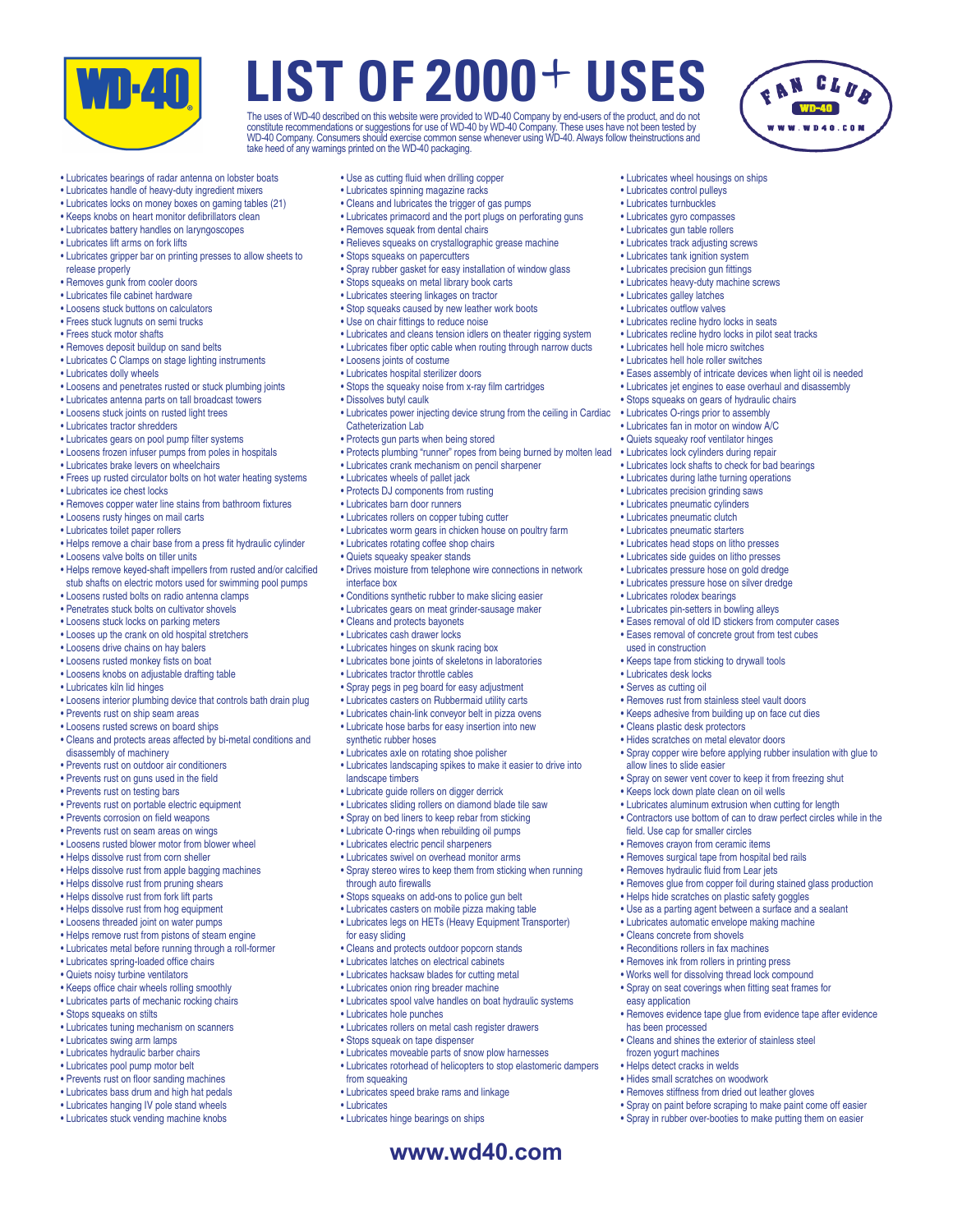

The uses of WD-40 described on this website were provided to WD-40 Company by end-users of the product, and do not<br>constitute recommendations or suggestions for use of WD-40 by WD-40 Company. These uses have not been teste take heed of any warnings printed on the WD-40 packaging.



• Lubricates sliding window tracks on boats • Lubricates rusted umbrellas

• Keeps fishing reels rust-free • Keeps model trains rust-free • Keeps fishing lures corrosion free

• Removes athletic tape from ankles

• Removes gunk from surface of guns • Helps detail outboard motors • Lubricates rollers on rowing machine • Keeps boat engine parts rust free • Lubricates winches on boats • Protects metal baseball bat from rust • Cleans bowling ball finger holes • Cleans road tar off boat hulls • Removes river sludge from boat hull • Lubricates and protects unicycle seat post

• Lubricates golf bag zipper • Lubricates pump-action guns • Prevents rust on golf spikes

• Cleans volleyballs • Lubricates squeaky boat mast

• Lubricates dart guns

• Cleans golf club faces • Cleans boats

• Cleans rust off sprockets • Removes camouflage tape from guns

• Cleans exterior of drums

keep mud from sticking • Prevents fishing flies from rusting • Unfreezes frozen snowshoe zippers

• Polishes and protects boat rails • Cleans and lubricates electric horse clippers • Shines and protects blades on hydrofoils • Protects baseball gloves during off-season

and graphics on sides of boat • Polishes fishing lures

• Removes depilatory wax from floors • Keeps ice skate blades from rusting

• Cleans golf balls

• Cleans exposed vinyl on boats • Cleans golf club shafts

• Displaces moisture from guns after cleaning • Anti-rust agent and lubricant for gun magazines • Eases application of rubber racquetball racquet grips

• Protects bike frame from salt water corrosion • Drives out hard to remove debris from rock samples

• Prevents rust from forming on metal picnic cups • Prevents corrosion on my sailboat pulleys • Cleans and protects trailer hitch locking mechanism • Keeps rust from forming on hockey skate blades

• Cleans and protects console gauges on boats • Helps disassemble stuck parts of swing set • Cleans dirt from stabilizer jacks on camping trailer • Prevents corrosion on boat trailer axle • Removes deep stains from basketballs • Protects golf clubs against rust and corrosion • Removes tire marks from fiberglass body of go-carts

• Spray cleats before playing in rainy weather to

• Keeps seat staples from rusting on personal watercraft • Keeps boat shifter cables loose and free from rust

• Helps removes golf club grip tape during regripping process • Removes glue and adhesive backing from stripes

• Use to lubricate hockey goals and keep them from rusting

• Lubricates steel zippers on camping equipment storage bags

• Penetrates and cleans stiff buckles on horse equipment

• Cleans dice • Protects bicycle chain • Cleans bike chains

• Shines golf clubs

• Cleans and lubricates bells on antique sleighs • Keeps snow from sticking to impeller • Removes oxidation from boats

• Cleans and conditions rubber on table tennis paddles

#### • Helps seal gaskets

- Increases life of high-speed dental hand pieces
- Helps provide dust-free surface when roofing
- Makes Tygon flexible tubing fit over glass tubing with approximately the same diameter
- Removes chewing gum from lunch trays
- Prevents rust on oyster knife
- Unsticks electric sheep shears
- Protects and lubricates floating boat docks after thawing
- Lubricates lift shaft of sump pumps
- Removes paint from dungarees
- Lubricates wheels of paper shredders, to prevent
- paper from jamming • Helps remove heavy grease deposits from
- heavy-duty conveyor systems
- Use the No-Mess Pen a small amount on the inside of an old stapler - so it glides easier to load staples

### **GARAGE/WORKSHOP**

### • Loosens locking mechanisms on ladders

- Cleans resin encrusted table saw blades
- Removes oil from hands
- Removes tar from hands
- Cleans jointer and planer blades before and after sharpening
- Protects tools from corrosion
- Protects bandsaw bearings
- Cleans spray paint nozzles
- Helps fix watches
- Prevents foliage from sticking to pruning shears
- Helps clean metal surfaces
- Shines steel
- Lubricates flashlight battery compartment to ease removal of stuck batteries
- Cleans rusty saws
- Removes pine pitch from table saw blades
- Prevents rust on clamps
- Keeps metal filing tools from filling with lead or zinc
- Spray inside candle holders prior to burning to make candles slide out easier
- Removes Cosmeline coatings from milling machines and other shop tools
- Protects rubber seals on lawn and garden sprayers
- Cleans gunk from safety glasses/goggles
- Softens and dissolves dried manure from work boots
- Spray on hole diggers to make dirt slide off easier
- Protects barrels and metal containers against rust and corrosion
- Drives out moisture from flashlights
- Spray on workbench to keep glue from sticking
- Lubricates and protects bucksaw blades
- Spray on swing blade for smoother cutting
- Lubricates rollers on radial arm saw
- Lubricates slide for box cutter
- Cleans debris from vise-grip
- Cleans heavy lube from bull gears on Drag line
- Lubricates table saw casters
- Cleans bed of metal lathe
- Cleans reloading dies
- Lubricates piano hinges on tool box
- Lubricates fuse box hinges
- Cleans reflectors on fluorescent lights
- Lubricates vacuum cleaner wheels
- Lubricates garage door runners
- Lubricates chalk guns
- Drives debris from rototill bits
- Lubricates sliding power saw guides
- Keeps paint from sticking to paint brushes
- Lubricates and protects snowmobile suspension
- Cleans water stains from outboard motor
- Penetrates and frees stuck buttons on telephones
- 
- Prevents breakage of contact pins and support when changing
- fluorescent light bulbs • Removes carbon from burn marks from tile flooring
- Prevents rust on hand saws
- Lubricates miter saw blade
- Cleans transmission valve body paths
- Lubricates oil fan motors on furnaces
- Lubricates log splitters
- Use as pen polish on my lathe turned wooden pens
- Protects drives on wire welders
- Lubricates garage door rollers • Lubricates pull starter on generator
- Lubricates locks on lawnmower control cables
- Stops squeaks on garage door casters
- Cleans sawdust from wood working tools
- Penetrates and loosens screws on furniture clamps
- Lubricates flyball box trigger mechanisms
- Coat drill press spindle for rust protection
- Lubricates casters on shop vacs
- 
- Cleans and protects jaws on electric drill chuck
- Frees sticky snow blower throttle cable
- Lubricates copsaws
- Loosens height adjuster on lawnmower wheels
- Lubricates diamond cutting wheel on glass cutter
- Keeps rollers on wing slats from binding
- Penetrates and frees up stuck packing glands on water valves

**www.wd40.com**

• Winterizes lawnmower to prevent freezing and rust while in storage • Spray on bottom of garage door to keep it from sticking

- Lubricates vice handles
- Keeps horseshoes from rusting
- Loosens stuck trailer hitches

• Lubricates mop bucket casters

- Frees seized joints on satellite dish
- Cleans model T Jacks

• Lubricates staple guns • Lubricates table saw runners • Loosens tight folding chair hinges • Softens rubber O-ring • Spray chisels for smooth cutting • Lubricates worn gear in garage door opener • Spray on rubber hose to make cutting easier

• Lubricates bassinet wheels • Lubricates snow blower linkage • Lubricates casters on power tool stands

• Prevents rust on tripods • Lubricates joints of folding sawhorses • Lubricates action on fluid lift gate pistons • Wipe across heavy laminates to make cutting easier • Lubricates vintage jukebox mechanisms • Lubricates gears on RC cars

• Cleans airbrushes after use • Removes rust from files • Cleans valves on compressors • Separates lamination of plastics • Removes gaff tape

• Eases twisting of wire

to concrete during winter • Protects chainsaw blades before storing

**SPORTS/RECREATION**

• Lubricates sleds and toboggans • Lubricates stuck zipper on wetsuit • Cleans and protects metal buckles on snow gear

• Prevents canopy stakes from rust

- Loosens stuck gas cap on lawn mower
- Lubricates flashlight switches
- Prevents calcium buildup on sprinkler heads

• Loosens old nozzle from wet/dry vacuum cleaner • Lubricates stuck bolts on diving boards • Keeps gear shifters lubricated • Lubricates rusted screws

• Keeps table saw arbor from gumming up and sticking

• Stops squeaks on and protects metal can crusher • Loosens gummy residue from carbide tipped blades

• Lubricates armatures of vacuum cleaners • Keeps rubber snow blower blades free of snow buildup

• Keeps boat trailer locks clean and working • Lubricates folding parts of Razor scooters • Spray on beach chair hinges to prevent binding and rust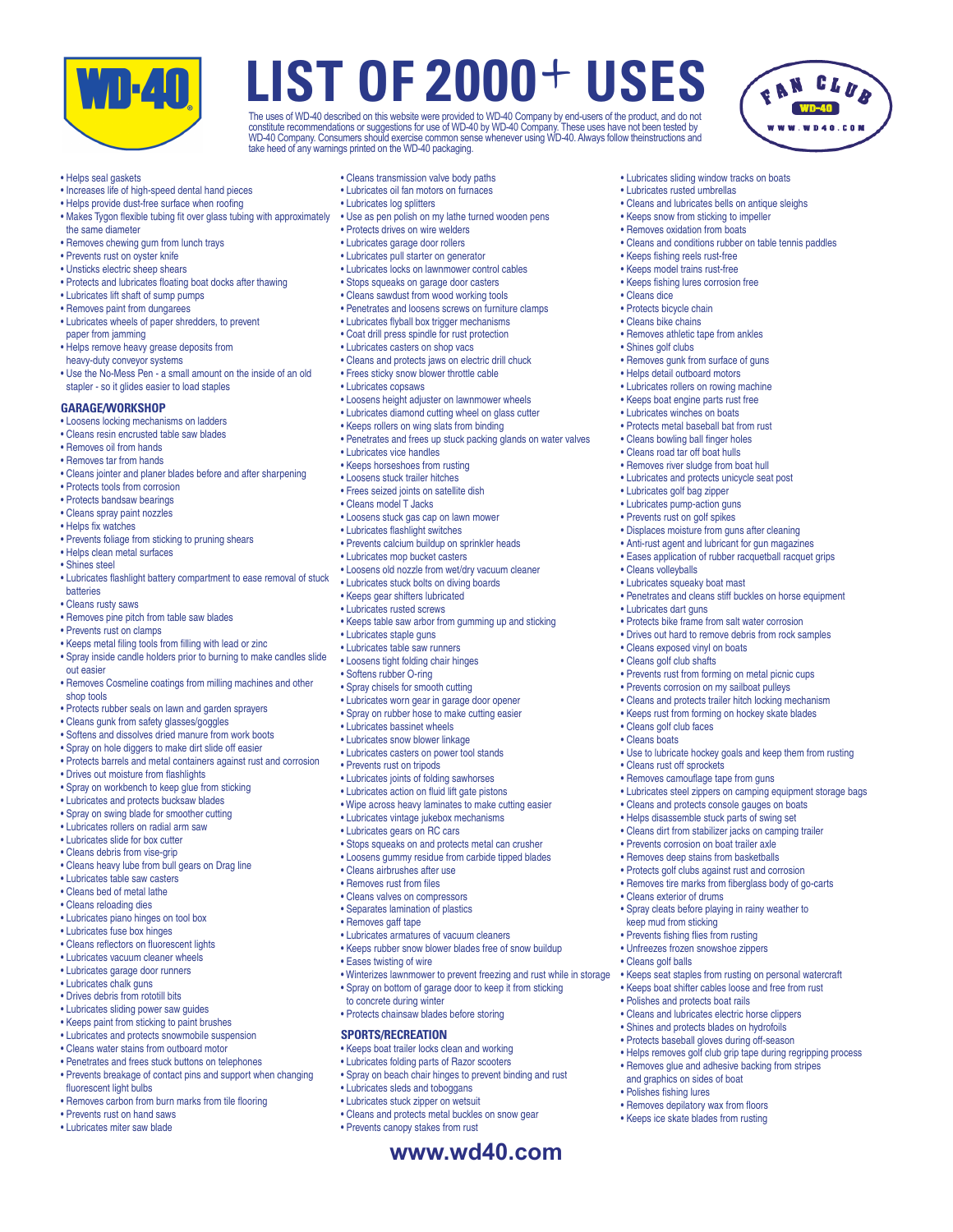

The uses of WD-40 described on this website were provided to WD-40 Company by end-users of the product, and do not<br>constitute recommendations or suggestions for use of WD-40 by WD-40 Company. These uses have not been teste take heed of any warnings printed on the WD-40 packaging.

> • Helps remove stuck freewheel • Unfreezes pump handle on portable stove • Loosens screws on old bicycle bells • Cleans and lubricates BB guns • Lubricates iso-kinetic workout machines • Loosens rusted nuts on volleyball net • Keeps barbells from rusting

during cold weather • Keeps camping gear free of rust

pistol for track meets

• Loosens frozen boat parts

• Protects football helmets • Lubricates pedals of paddle boats • Loosens swivel on bicycle handlebars • Prevents rust on bicycle spokes • Prevents rust on bicycle brake threads • Prevents rust on bicycle frame • Prevents rust on bicycle brake cables • Removes lead buildup on guns

• Frees rusted trailer hitch pins • Lubricates rusty pogo sticks

• Helps remove rust from pins in weightlifting equipment • Spray on pump action on shotgun to prevent freezing

• Loosens hammer locks and chamber of starting

• Quiets fastening mechanism on snowshoe crampons

• Lubricates rusted parts on snowmobile tie-down bars

• Cleans and protects metal fencing uniform parts

• Lubricates gear sprockets on mountain bikes • Lubricates joints on golf pull-carts • Lubricates sail tracks • Stops squeaks on swing sets • Lubricates axles on miniature racing cars • Keeps golf cart wheels rust-free

• Spray on fingers to make smoother finger-spinning

• Spray on foosball game parts for easy assembly

• Gives bowling balls "less grab" on the lanes • Lubricates gun strap hardware • Stops squeaks on backpacks • Lubricates sling swivels on hunting rifles • Protects shellfish rakes from rust • Removes squeaks from sky gliders • Removes squeak from deer hunting stands • Lubricates handheld clay pigeon launcher

• Lubricates the oar joints in racing shell • Drives out moisture from jet ski spark plugs

• Spray on baseball cleats to make sliding easier • Lubricates compound hunting bow cam mechanisms • Keeps boat tires non squeaky and lubricated • Lubricates wheels on compound bow • Allows for easy removal of arrows from targets • Lubricates wheels on portable batting cages • Lubricates leather gasket of Coleman stove • Prevents corrosion on boat's battery terminals

• Lubricates fishing reel knobs • Loosens track shoe spikes

• Stops squeaks on rollerblades • Lubricates stationary bicycles

• Spray joints of metal tent posts to stop creaking due to wind

• Stops squeaks on weight bench • Lubricates gears on exercise bikes • Loosens chainsaw triggers • Helps break-in baseball mitts • Lubricates potato guns

for freestyle Frisbee players

• Lubricates tiller arm on sailboat • Lubricates the steering controls on boats • Helps break in softball mitts • Protects ice-fishing auger from rust • Loosens oar locks on rowboats • Helps break in leather gun holsters • Lubricates zippers on bowling bags • Quiets squeaky boat seats

• Eases installation and removal of tent stakes

- Cleans and protects miniature golf gear
- Softens and cleans netting on lacrosse sticks
- Lubricates bilge pump on boats
- Cleans knife blades
- Removes dead insects from golf carts
- Cleans dead insects from boat windshields
- Rejuvenates soft plastic fishing lures
- Removes tape from aluminum bats
- Prevents rust on pool cover studs
- Removes wax from nonskid surfaces on boats
- Removes bike skid marks from driveway
- Protects HAM radio antennas from moisture
- Clean tree sap from boat windshield
- Lubricates window hinges on horse trailer
- Lubricates axles of golf cart
- Removes tape from hockey stick
- Cleans bottom of coil on metal detector
- Cleans and lubricates caulk holes in horse screw caulks
- Lubricates hinges on plastic coolers
- Protects bayonets from rust while stored in sheaths
- Refurbishes antique fishing lures
- Cleans gunk from hiking boot treads
- Cleans golf cart seats
- Cleans gunk from rollerblade bearings
- Removes fish slime from tackle
- Removes scuff marks from slides and climbers
- Cleans and lubricates remote control model helicopter
- Cleans lake sludge from fiberglass
- Cleans and protects boot buckles
- Removes pine tar from baseball bat
- Removes grass stains from softballs
- Protects trucks on skateboards
- Cleans and polishes cooking kettles
- Spray on anchor chain to keep from rusting
- Cleans pool cue sticks
- Removes ball marks from aluminum baseball bats
- Cleans gum out of skateboard axles
- Cleans runners on slot cars
- Cleans grime from boat mats
- Protects metal fencing blades
- Removes sports tape from uniforms
- Lubricates sailboat sheaves
- Cleans swing arms on dirt bikes
- Removes gum from tents
- Shines bike tires
- Removes scuff marks from rubber edges of tennis shoes
- Lubricates snowboard bindings
- Cleans and protects boating blocks
- Cleans and protects porthole dogs
- Prevents corrosion on radar gear
- Cleans and protects boat hardware
- Cleans and protects brass boat fittings
- Protects jet-ski engine compartment from corrosion
- Cleans and protects adjusting screws on bicycle seats
- Cleans chrome bicycle frame
- Degreases bicycle chains
- Degreases bicycle frame
- Cleans tin-plated parts on model trains
- Removes powder residue and metal fouling from gun barrels
- Protects bore and exterior of gun barrel from corrosion
- 
- Prevents buildup of grease and dirt on portable stoves
- Cleans clogged propane nozzles
- Protects arrowheads from corrosion
- Prevents buildup of grease and dirt on portable lanterns
- Keeps brass boat fittings from rusting
- Drives moisture and mud from duck guns
- Spray on bottom of wet running shoes to drive out moisture
- Helps remove light bulbs from digital scoreboard
- Lubricates bicycle U-locks
- Prevents salt damage on aluminum exterior components of personal watercrafts
- Drives moisture from buckles on scuba diving belt
- Drives moisture from fishing waders after use
- Protects fittings on boat moorings
- Lubricates leaf springs on boat trailers
- Removes moisture between handle & shaft of golf irons
- Spray golf shoe spike threads to prevent rust from forming in sockets
- Lubricates model airplane linkages
- Cleans and protects dune buggy rotor caps
- Drives moisture from wet bicycle chains
- Drives moisture from fishing tackle
- Coat rubber ties on boats to keep rubber from drying out
- Spray on golf gloves to stop them from drying out
- Protects kite line
- Lubricates joints of artist's easel
- Keeps top line guides from freezing on fishing rods when ice fishing
- Keeps moisture and corrosion from building on the control cables of model airplanes
- Drives moisture from lifejacket turnbuckles
- Drives moisture from gyro compasses
- Drives moisture from bicycle gear shifting cables
- Drives moisture from bicycle chains after washing
- Drives moisture from bicycle bearings
- Drives moisture from tire air nozzles after washing
- Spray on arrow feathers to keep them water resistant
- Drives moisture from moving parts of compound bows

**www.wd40.com**

• Lubricates extensions of pool cleaning pole

• Lubricates retractable legs on "standing" golf bags • Lubricates auto cocker on paintball gun

• Eases installment of rubber hand grips on home

• Keeps stationary bicycle pedals from squeaking • Stops squeaks on elliptical machines • Removes stickers from arrows • Removes crud from antique guns

• Helps break in shoe portion on new roller skates • Lubricates swivels on fishing lures • Drives moisture from boat trailer lights

• Lubricates tent pole twist locks • Lubricates transmission buttons on old boats

• Lubricates paintball gun barrel • Lubricates target turners at shooting ranges

• Loosens lugnuts on boat trailers • Loosens zippers on sleeping bag • Lubricates craft punches

• Lubricates go-cart linkage • Lubricates anchor rope pulley on boats • Lubricates choke lever on boat engines • Lubricates metal parts of badminton net • Keeps plastic fishing lures from sticking together • Lubricates "fine tuner" screw on stringed instruments • Removes unwanted decals from bicycle frames

• Lubricates inner tubes for faster sledding

• Lubricates crank on boat lift • Keeps tap shoes working smoothly

position

• Unsticks stuck boat horn

• Lubricates foosball table axles to make figures move better

• Lubricates pip pins used to hold outriggers on boats in upright

• Lubricates flywheels on "spinning" cycles at the gym

• Helps lubricate chin strap snaps on football helmets • Loosens football cleats for easier removal • Removes rust from sled runners

• Spray on rudder to prevent corrosion and loosen stuck parts

• Lubricates weight machine pulleys

• Loosen stuck golf cart parts • Frees locking pins on tiller • Lubricates paddleboat axles • Loosens lock on golf cart shed • Keeps winch cables rust-free • Cleans table tennis rackets • Frees rusted locks on tackle boxes

• Removes algae from canoes • Lubricates sports bag zippers • Lubricates windsurfing gear

exercise equipment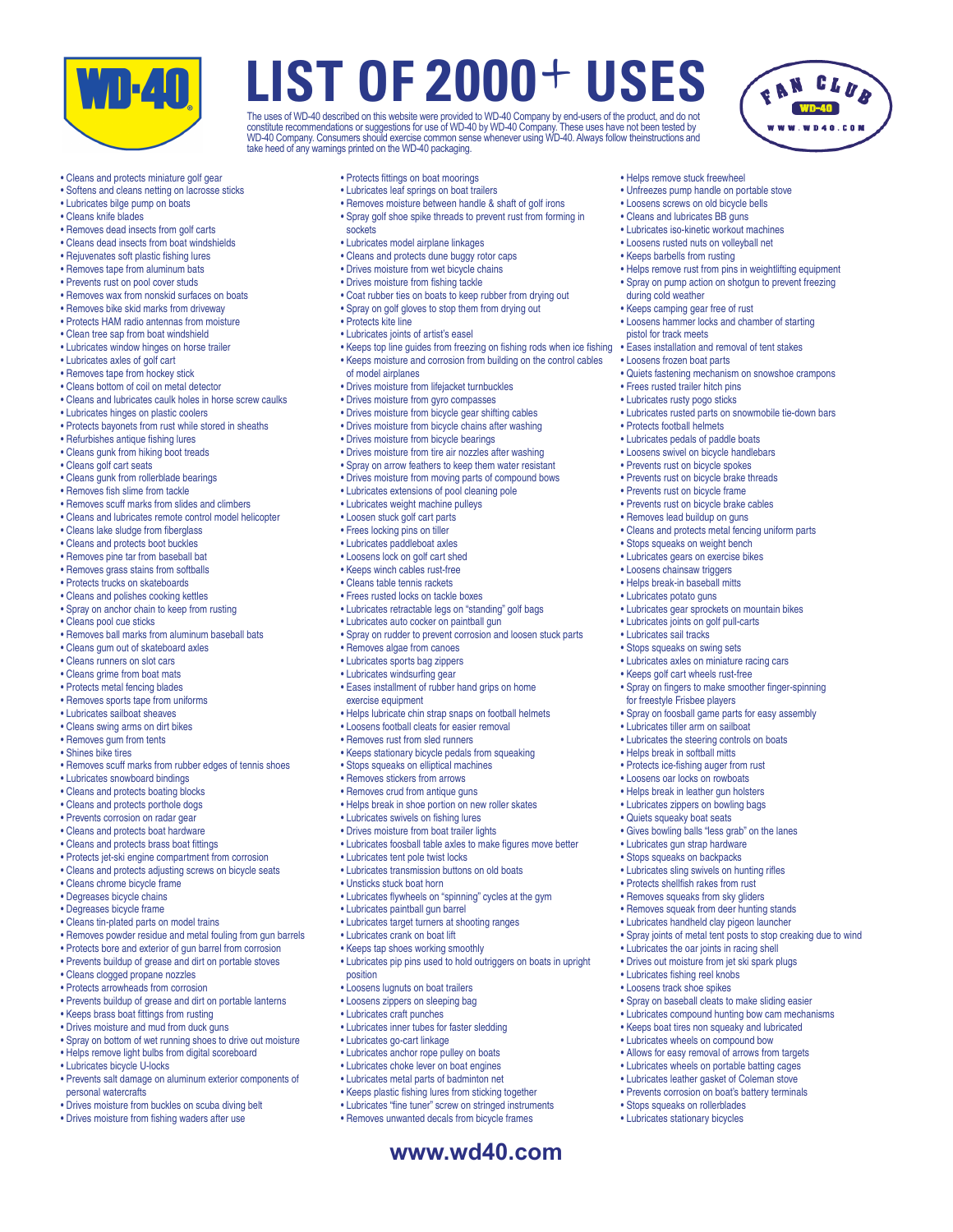

The uses of WD-40 described on this website were provided to WD-40 Company by end-users of the product, and do not<br>constitute recommendations or suggestions for use of WD-40 by WD-40 Company. These uses have not been teste take heed of any warnings printed on the WD-40 packaging.

• Cleans airbrushes

• Removes grease from lunch boxes

• Cleans magnifying glass handle • Cleans interiors of soda machines • Cleans microphone cables after rental • Cleans and protects chrome on bass guitars

• Removes scuff marks from walkie-talkies • Cleans electrical contacts on slot racing cars • Cleans and protects antique beer cans from rust

• Cleans and protects safe deposit boxes • Removes stains from hot tubs • Cleans wood stain from metal step ladders • Cleans and protects toy trucks • Lubricates crossbows • Removes gunk from bookbags • Gets glue stains out of jeans • Removes tar from feet

• Cleans gum from horseshoes • Shines diamonds • Cleans gum from turtle shells • Keeps saddles rust-free • Protects light sockets from rust • Lubricates garbage disposal blades • Drives moisture from pocket watches • Lubricates pinball machine flippers

• Removes stickers

• Lubricates boot zippers

• Unsticks piano keys

operating freely

• Lubricates compact mirror hinges • Lubricates hinge on beer stein

• Lubricates latches on horse stalls • Rejuvenates gears on old clocks

• Lubricates swiveling piano stool • Lubricates latches on saxophone case • Loosens end joints on flute

back into designated hole)

• Lubricates bass drum stands • Cleans piston valves on horns and tubas • Keeps clay from sticking to molds during crafting • Lubricates winding mechanisms on wind-up toys • Lubricates shifting links on bulldozers

• Lubricates school locker latches • Keeps dog leashes rust-free • Quiets squeaky piano pedals • Lubricates end pins on cellos • Frees stuck accelerators • Lubricates handicap lift on minivan

• Cleans burnt oil from exhaust pipes on motorcycles

• Drives moisture from hearing aids and cleans battery compartment

• Spray a little on the tips of "dead" ball point pens to clean them • Keeps jack from sticking on c-band satellite systems

• Helps remove turntable plates from phonograph record player • Lubricates stuck parts on vintage 8 mm film projectors

• Lubricates blades on Flowbee hair cutting system

• Lubricates adjustment knob on overhead projector • Lubricates grinder bit on stained glass grinder • Stops knitting machines from binding • Lubricates dog nail clippers

• Frees stuck elevator cables on ultralight aircraft (gliders) • Spray locking rods of portable fire proof safes to keep them

• Spray in old radio speaker coil to stop rattling noise

• Removes residue left by double-backed toupee tape • Removes gunk from lace hoops on work boots • Lubricates knobs on light shades/lamps

• Lubricates rubber part of sandals for easy repair (putting plastic

• Reconditions old mining tools hauled in from desert gold mines • Lubricates crank motors on antique mechanical phonographs

• Removes ink from hands

• Shines doll shoes • Cleans resin from waterpipes • Shines atlas missiles

• Removes spray paint from reflectorized street markers

- Lubricates snaps to make putting on boat top easier
- Keeps the throttle cable on my model airplane working smoothly
- Lubricates folding mechanism of golf pull-carts
- Lubricates bicycle shocks
- Stops squeaks on power air pump
- Lubricates runners on diving board to make fulcrum move
- Removes sap from boat frame
- Eases removal of bicycle training wheels
- Removes grass stains from sneakers
- Lubricates hinges on compartment lids in boats
- Spray on golf club heads before play to reduce drag caused from a lie in the rough
- Lubricates zippers on boat cushion covers
- Removes squeaks from shin guards
- Lubricate sections of telescoping golf ball retrievers
- Lubricates swivel on swing set
- Lubricates baseball pitching machine and prevents rust
- Aids attachment of spars to sail of kites
- Lubricates training wheels
- Cleans mechanical hoist gears
- Stops squeaks on training wheels
- Lubricates amplifier knobs
- Lubricates boat winches
- Drives moisture from a boat's moving screws
- Lubricates sailboat shackles
- Lubricates noisy dock posts on a windy night
- Lubricates bicycle brake pad hinges
- Lubricates mountain bike derailleur
- Lubricates rotating weightlifting seats
- Lubricates inside of handgrips to ease installation
- Stops squeaks on bicycle seat coils
- Lubricates moving parts of rotating CD antennas
- Lubricates folding tent pole joints
- Lubricates cams of compound bows
- Stops squeaks on ski boots
- Lubricates moving parts of cross country skis
- Stops squeaks on bicycle seat posts
- Lubricates folding parts of collapsing golf clubs
- Lubricates drain plug on boat
- Keeps prop shaft from seizing onto the prop on outboard hydroplanes
- Helps removes rust from golf clubs
- Rub into hands before touching lures or bait to
- disguise human scent
- Spray on sharpening stone to help sharpen speed skates
- Spray onto golf tees to penetrate hard ground areas
- Removes paint from lures
- Cleans and lubricates the main parachute release cables on a sport parachute assembly
- Spray on fishing line to keep line from becoming stiff
- Winterizes boat engine parts to prevent rust and corrosion
- Keeps lures from snagging on lily pads and lake grass
- Cleans lacquer off bronze hardware fittings
- Prevents rust from forming on ski bindings
- Lubricate arrow inserts for easy replacement
- Softens plastic hockey stick blades
- Spray on slip and slide to enable baseball sliding practice indoors
- Removes tar from beach and sand toys
- Lubricates belt drive for golf cart to stop shuddering on startup
- Cleans fox traps
- Lubricates raccoon traps
- Cleans tuner control on am/fm boat radios to get
- rid of static when tuning
- Removes stickers from surfboards
- Removes duct tape residue from mono-ski seat
- Protects and lubricates tailshaft on boat propellers
- Prevents rust when sprayed on bike scratches
- Softens stiff ice hockey skate boots
- Lubricates rowing machines
- Lubricates racquetball racket grips prior to installation
- Dissolves dirt in water pump of boats
- Removes barnacles from bottom of boats
- Stops ice from forming on horseshoes during riding
- Spray on a paint brush for an easy way to clean RC cars
- **OTHER**
- Removes crusted gunk from bird cages
- Lubricates metal joints on old wooden toys
- Removes roofing tar from shoes
- Coat electric guitar pickups to prevent rusting
- Removes gum from bottom of shoes
- Use for science project on rust prevention
- Cleans and protects cowboy boots
- Cleans and protects handcuffs
- Cleans synthesizer keys
- Loosens crud around stoppers on antique perfume bottles
- Keeps dog collars squeak-free
- Cleans rusty jewelry
- Removes rust from steam irons
- Removes paint from leather
- Lubricates and improves electrical contacts on model train tracks
- Removes rust from hair curler
- Removes rust from dog tags
- Coat collectible metal toys before storing to prevent tarnishing and corrosion

**www.wd40.com**

• Spray tie down ropes prior to securing load to keep them from

• Spray on rag and wipe exterior to help clean CPR mannequins

- Loosens tight propane tank handles
- Shines vinyl sneakers
- Shines bronze sculptures
- Clean spots off shoes

• Dissolves glues

• Lubricates walkers for easier folding

• Loosens caked-on food from stove • Protects and polishes bronze grave markers • Protects antique milk can from rust • Protects gym lockers from steam/water damage • Removes stains left from silly string • Restores transparency of plastic shoes • Prevents rust and cleans Katana swords • Lubricates hinges of eyeglasses • Lubricates and protects antique weapons for

• Cleans power steering fluid from driveway • Protects and maintains armor suits

• Cleans clipper blades in dog grooming shop

• Cleans potentiometers on guitar amplifier • Cleans dried oil from antique oil can • Cleans and protects collectible cans • Spray on Twister game for more fun

• Cleans glue from antique bottles

• Prevents rust on rabbit cages • Lubricates antique toy trains

• Cleans bowling balls

scratching truck paint • Cleans bobby pins

• Cleans old coins

• Clean and polish Alaskan Oil Pipeline at visitor viewing

• Cleans and protects mechanisms on music boxes

• Removes tar and asphalt from soles of shoes • Cleans and protects shoelace eyelets • Removes tar from boat tarps • Cleans gum from shoes

• Cleans and protects ammunition cans • Lubricates moving parts of Swiss army knife • Protects stored Kaiser blades from rust

• Keeps missile silo doors swinging freely

• Lubricates vinyl records to prevent skipping

• Cleans blades of mustache trimmer

• Protects archeological tools • Protects combination locks

historical reenactments • Spray spurs to prevent rust

• Cleans mud from shoes • Removes stickers from piano keys • Removes stickers on CD cases • Cleans wire rims on glasses • Protects antique toys